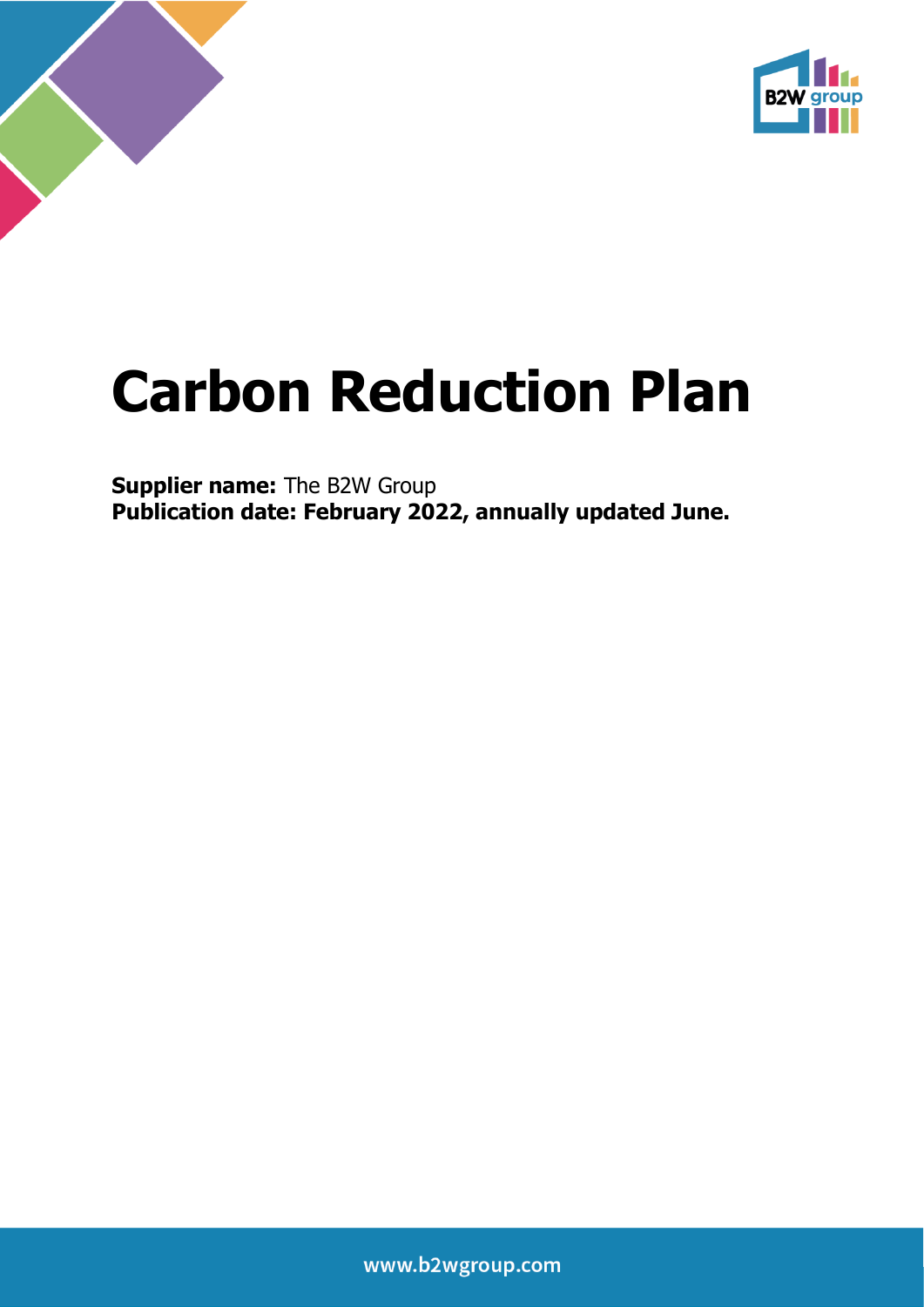

#### **Commitment to achieving Net Zero**

**B2W** is committed to achieving Net Zero emissions by 2050.

#### **Why should B2W measure our carbon footprint?**

Human activity has already increased the global temperature by 1°C compared to pre-industrial levels, and the last 22 years have held 20 of the hottest years ever recorded; climate change isn't going to happen, it is happening. To mitigate against further destruction, world nations signed the Paris Agreement 2015 to limit global warming to 1.5°C, or well below 2 °C. This is important because the hotter the earth gets, the more frequently we will experience the effects of climate change, and the more severe they will be. For UK businesses this means higher risk of flooding, disrupted supply chains, more heatwaves (putting servers and data at risk), reduced crop yields and stunted economic growth. Importantly each risk comes with extreme risk to human health, safety and wellbeing. If the viability of human life is not reason enough, not only are there potential legislative risks as the UK Government seeks to reach its net-zero target, but there are also risks associated with the transition to a low carbon economy through taxes and carbon pricing. With risks come opportunities: we have the opportunity to limit our vulnerability to fluctuations in fossil energy pricing, increase efficiencies, limit risk of supply chain disruption and increase employee wellbeing and engagement. Consumers are increasingly environmentally conscious and as concerns around climate change grow, consumers will more willingly invest in products and services associated with businesses actively measuring, managing and reducing emissions. In every choice we make we can choose to accelerate climate change or be part of the solution. Measuring carbon emissions provides a consistent, accurate and transparent look at the amount of greenhouse gas the business creates and helps to identify which processes are contributing the most to climate change. Effective management of risks and identification of opportunities can optimise value creation. An important step to unlocking this value is understanding how your activities generate greenhouse gas emissions and then identifying how you can minimise them. On the basis that 'what gets measured gets managed', the first step to reducing your carbon footprint is to measure it.

#### **Facts about climate change**

1. Climate change could be irreversible by 2030 - the world's carbon emissions have continued to increase year on year despite scientists warning that global carbon pollution must be cut in half over the next decade to avoid catastrophic irreversible damage to our planet.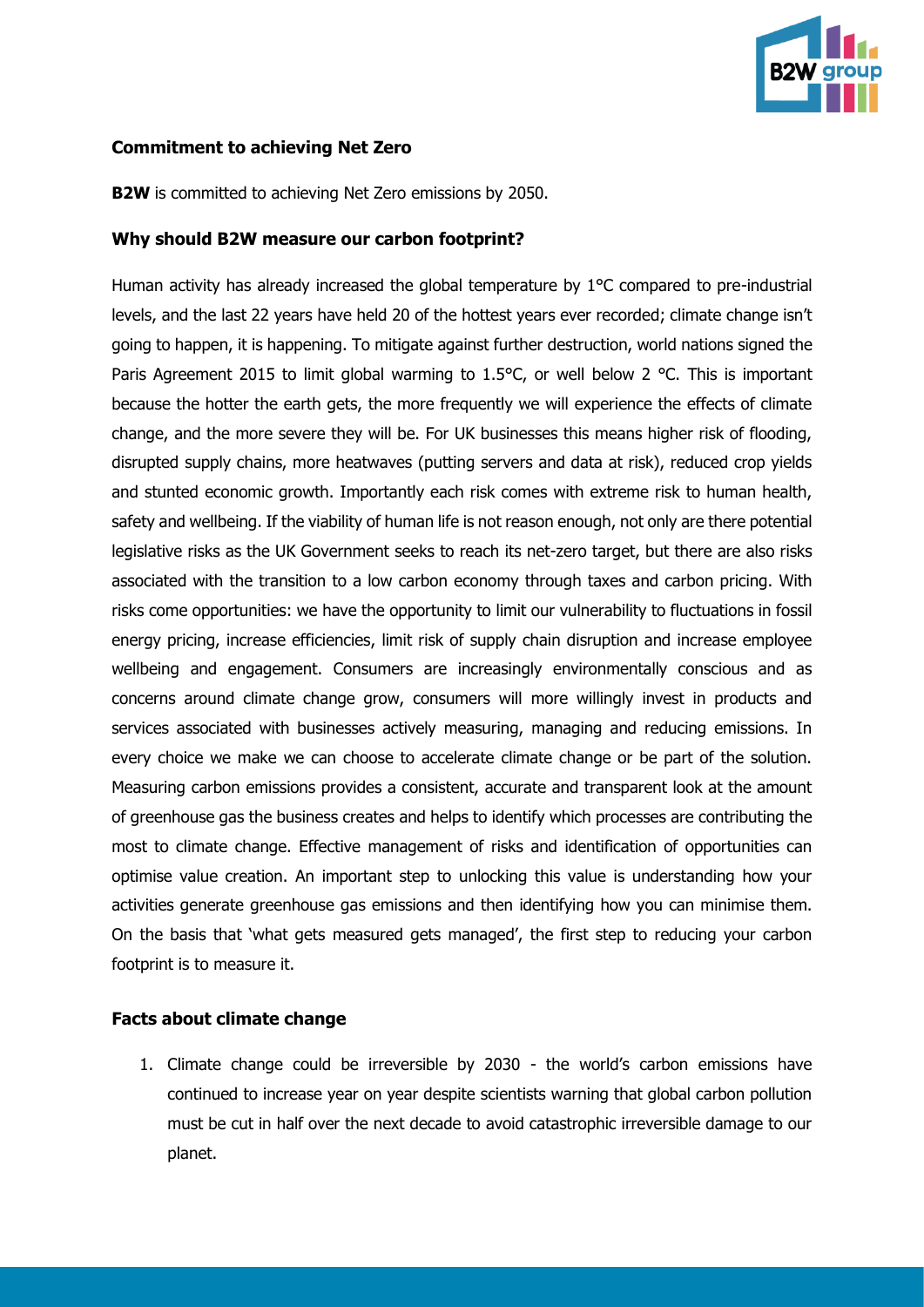

- 2. We use more of the earth's resources than it can renew The UK's Overshoot Day 2021 was the 19th of May, this is the date when our demand for natural resources and services in a given year exceeds what the earth can generate in that year. By now we are using resources the earth won't be able to restore.
- 3. By 2050, 30-50% of the total species found on earth will be extinct The expected rate of species extinction is around 5 species a year, we're currently losing up to 1,000 times the normal rate. Ecosystem degradation is already affecting the wellbeing of at least 3.2 billion people – 40% of the world's population.
- 4. The wealthiest 51% of the world's population account for 86% of global CO2 emissions Yet the world's poorest disproportionately suffer the effects of climate change, it is not just a climate crisis, but a humanitarian crisis too.
- 5. Climate change is creating a refugee crisis As global temperatures increase, millions of people are fleeing their homes to avoid the impacts of droughts and extreme storms. And these numbers are set to rise, estimating that up to 200 million people could be displaced by climate change by 2050. The more greenhouse gas we pump into the atmosphere, the hotter the earth gets

## **To fully capture a carbon footprint, the Greenhouse Gas (GHG) Protocol has split emissions up into 3 scopes:**

|                | <b>Definition</b>                                                                               | <b>Source</b>                                                                                                              |
|----------------|-------------------------------------------------------------------------------------------------|----------------------------------------------------------------------------------------------------------------------------|
| <b>Scope 1</b> | Direct GHG emissions from sources<br>owned by the organisation                                  | Onsite combustion of fuel (natural<br>gas) or from company owned<br>vehicles                                               |
| <b>Scope 2</b> | Indirect emissions, consumed by the<br>company, but not directly created                        | Purchased electricity and gas                                                                                              |
| <b>Scope 3</b> | Indirect emissions outside of a company<br>boundary, but still related to company<br>activities | Sources include the supply chain,<br>emissions produced by employee<br>commuting and end of-life<br>treatment of a product |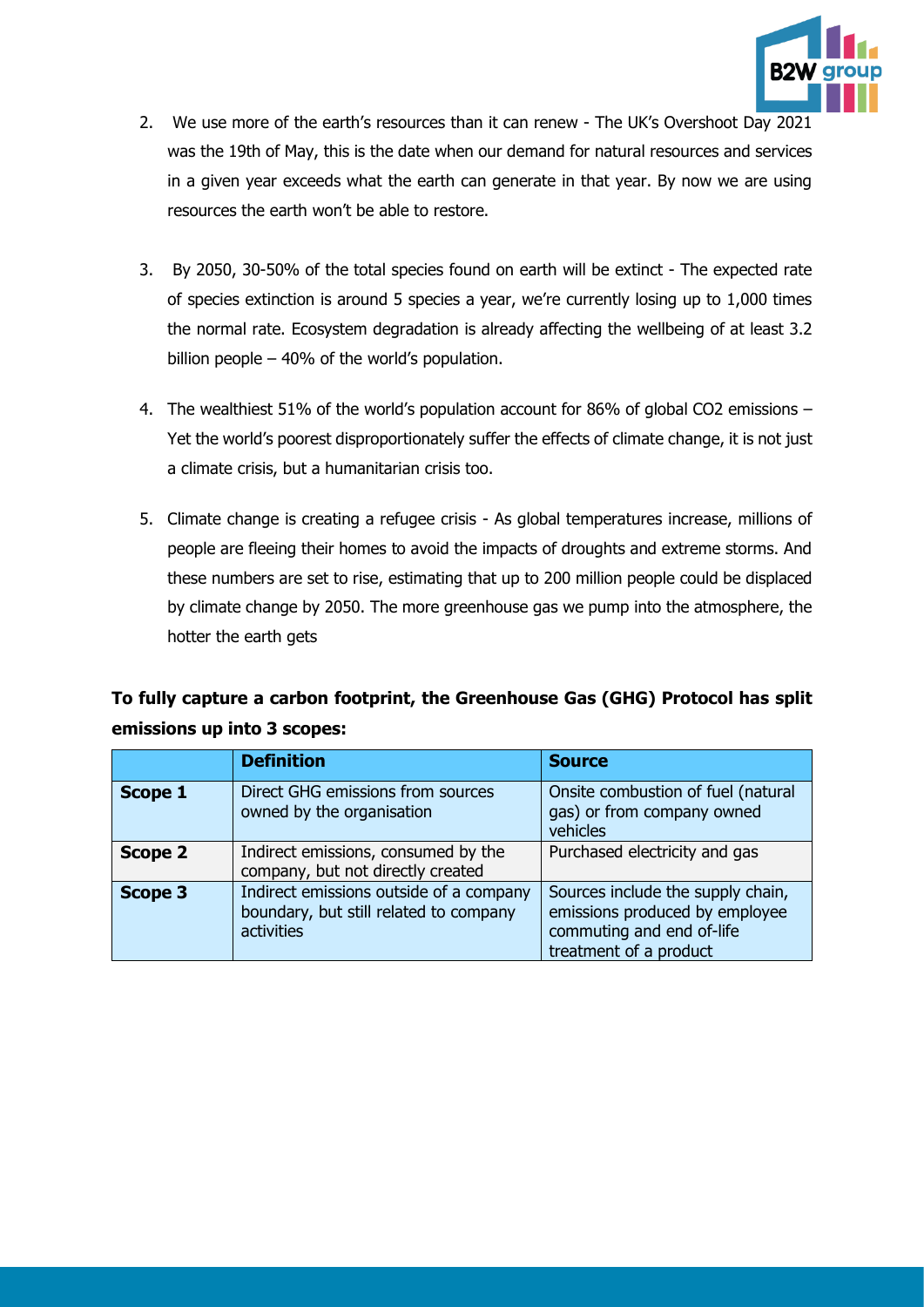

### **Baseline Emissions Footprint**

Baseline emissions are a record of the greenhouse gases that have been produced in the past and were produced prior to the introduction of any strategies to reduce emissions. Baseline emissions are the reference point against which emissions reduction can be measured.

When identifying B2Ws Emission footprint the following was considered:

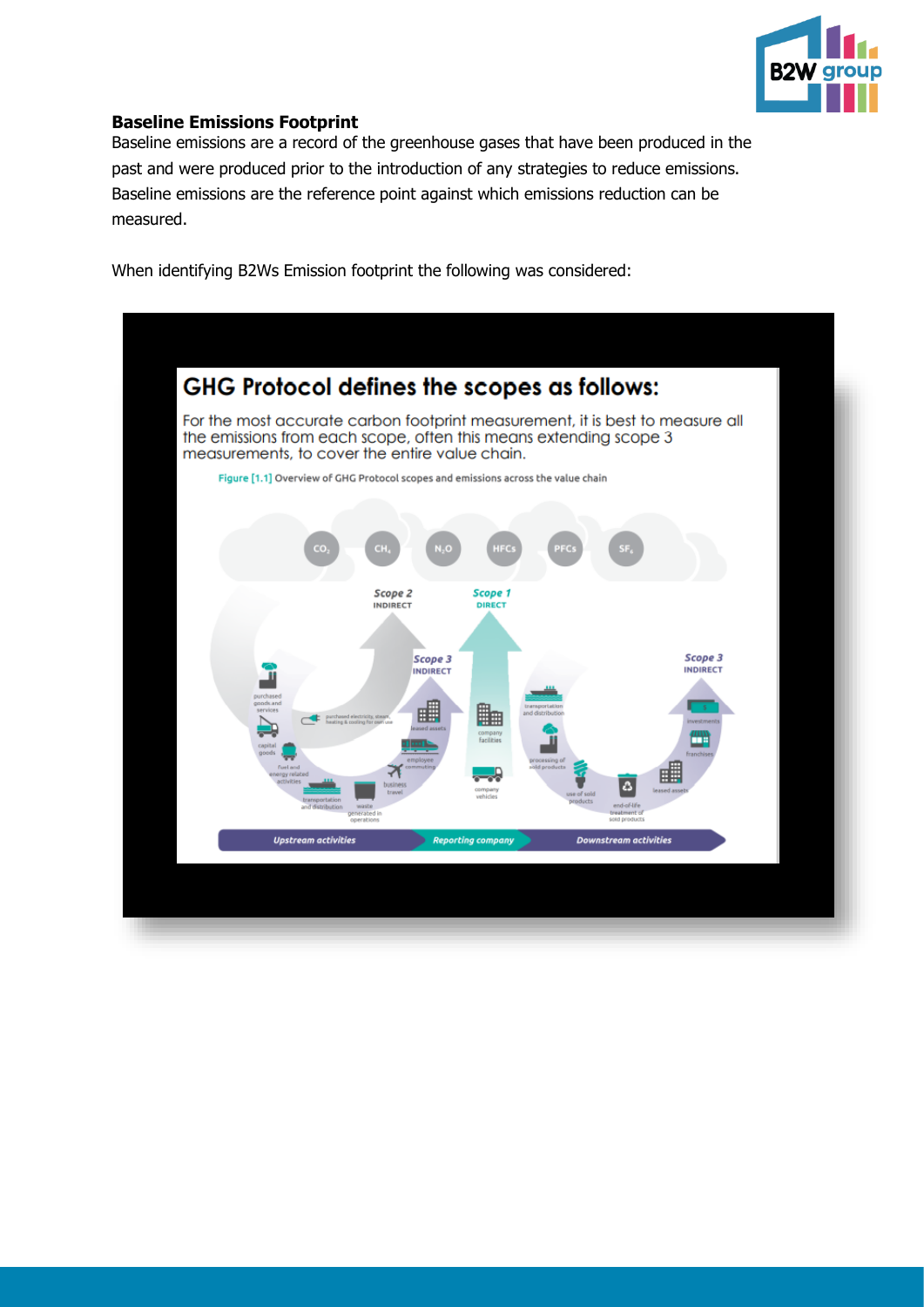

#### **Baseline Year: 2021**

#### **Additional Details relating to the Baseline Emissions calculations.**

All offices are in leased buildings with therefore limited scope to influence the resource efficiency of the premises, although resource use is not considered to be significant. Pre-Covid, trainers and skills coaches were travelling to deliver training and meet with apprentices, but the pandemic has resulted in B2W utilising virtual learning programmes, and significantly reducing business travel, and in turn air and carbon emissions. It is anticipated that in the future there will be a hybrid approach to delivering courses, meaning emissions will remain below pre-Covid levels. Although minimising the company's environmental footprint is something that management are mindful of, and aligns with the company's values, it is something that is currently under-developed in terms of formal management, monitoring and reporting.

There are limited direct emissions and waste generations from operations. The main waste streams generated are general office waste, electronics and used / out of date training materials. The move to virtual learning rooms has led to a reduction in physical training materials. A review of options to further digitalise materials would present an opportunity to minimise resource use and therefore waste, as well as to reduce costs.

| <b>Baseline year emissions:</b> |                                                         |  |
|---------------------------------|---------------------------------------------------------|--|
| <b>EMISSIONS</b>                | <b>TOTAL (tCO2e)</b>                                    |  |
|                                 |                                                         |  |
|                                 | Back2Work's 2020 total carbon footprint is: 23.23 tCO2e |  |
|                                 |                                                         |  |
|                                 | or: 0.16 tCO2e/employee.                                |  |
| Scope 1                         | $0\%$ / 0                                               |  |
| <b>Scope 2</b>                  | 95%/ 22.1 tCO2e emissions                               |  |
| <b>Scope 3</b>                  | 5%/ 1.13 tCO2e emissions                                |  |
| (Included Sources)              |                                                         |  |
| <b>Total Emissions</b>          | 23.23 tCO2e emissions                                   |  |

## **Current Emissions Reporting**

| <b>Reporting Year: 2022</b> |                                                                                                             |  |
|-----------------------------|-------------------------------------------------------------------------------------------------------------|--|
| <b>EMISSIONS</b>            | <b>TOTAL (tCO2e)</b><br>Back2Work's 2020 total carbon footprint is: 23.23 tCO2e<br>or: 0.16 tCO2e/employee. |  |
| Scope 1                     | $0\% / 0$                                                                                                   |  |
| <b>Scope 2</b>              | 95%/22.1 tCO2e emissions                                                                                    |  |
| Scope 3                     | 5%/ 1.13 tCO2e emissions                                                                                    |  |
| (Included Sources)          |                                                                                                             |  |
| <b>Total Emissions</b>      | 23.23 tCO2e emissions                                                                                       |  |

\*The current emission reporting is a carry over from 2021, B2W report annually in June on targets, it is important to note that all Covid restrictions will have been lifted and as a result may impact on the operations of our services, moving back to a projected 30% of learning to be conducted face to face, this will impact on the baseline, and we will be taking into effect the external impact this would have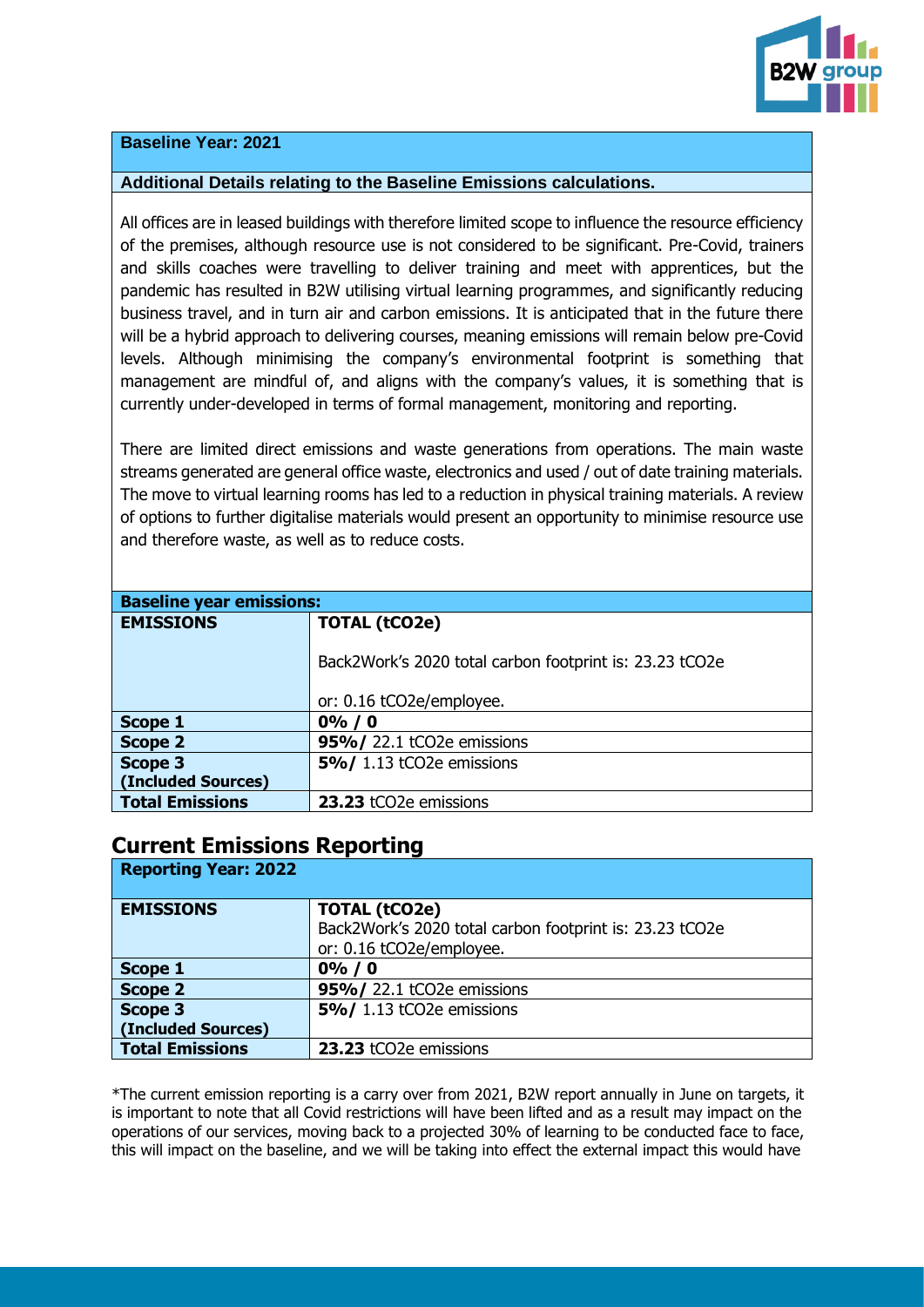

on our target (scope 3 business travel) and adjusting according. However, the long term 2050 target will remain as part of our commitment to net zero \*

# **Emissions reduction targets**

In order to continue our progress to achieving Net Zero, we have adopted the following carbon reduction targets.

- Reduce absolute carbon emissions by 2.5% by 2023
- Reduce business travel carbon emissions by 10% per capita by 2023.
- Reduce energy use per square metre by 10% by 2023
- Purchase 50% of purchased electricity (11.05 tCO2e) will come from verified renewable sources, eliminating scope 2 emissions by 2025.

We project that carbon emissions will decrease over the next five years to **18.23** tCO2e by 20**26**. This is a reduction of **5**%



Progress against these targets can be seen in the graph below: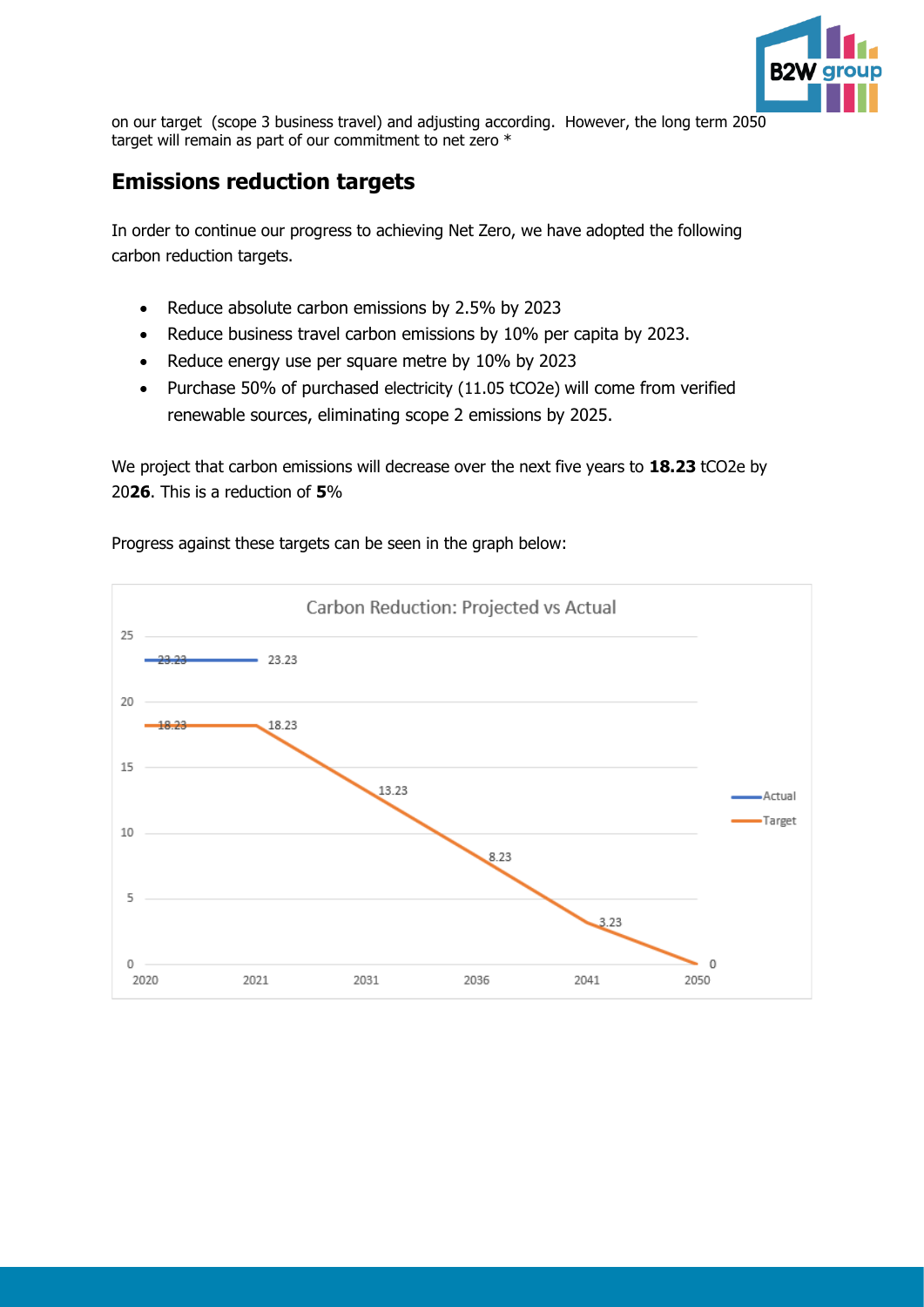

# **Carbon Reduction Projects**

B2W have taken part in carbon literacy training (2020) prior to our baseline measurement and as a result of the training introduced measures surrounding electricity usage and the changing to low energy lighting. B2W have also signed up to SBTI measures to accurately set targets.

The following environmental management measures and projects have been completed or implemented since the 2021 baseline. The carbon emission reduction achieved by these schemes equate to **23.23** tCO2e, an estimated **2%** reduction against the 2021 baseline and the measures will be in effect when performing the contract.

## **In the future we hope to implement further measures such as:**

- Changes in employee contracts to represent more flexibility and promotion of hybrid working to support reduction in the level of scope 3 emissions.
- Reinstating the car share scheme to reduce the number of cars visiting offices.
- Introduce a cycle to work scheme.
- Moving to a paperless organisation with workers by limiting the use of printers/ photocopiers.
- Encouragement of staff to use public transport when visiting offices.
- Educate our staff and learners with meaningful CPD in sustainability and the reduction of individuals carbon footprint.

# **Declaration and Sign Off**

This Carbon Reduction Plan has been completed in accordance with PPN 06/21 and associated guidance and reporting standard for Carbon Reduction Plans.

Emissions have been reported and recorded in accordance with the published reporting standard for Carbon Reduction Plans and the GHG Reporting Protocol corporate standard13 and uses the appropriate Government emission conversion factors for greenhouse gas company reporting14.

Scope 1 and Scope 2 emissions have been reported in accordance with SECR requirements, and the required subset of Scope 3 emissions have been reported in accordance with the published reporting standard for Carbon Reduction Plans and the Corporate Value Chain (Scope 3) Standard 15.

This Carbon Reduction Plan has been reviewed and signed off by the board of directors (or equivalent management body).

## **Signed on behalf of the Supplier:**